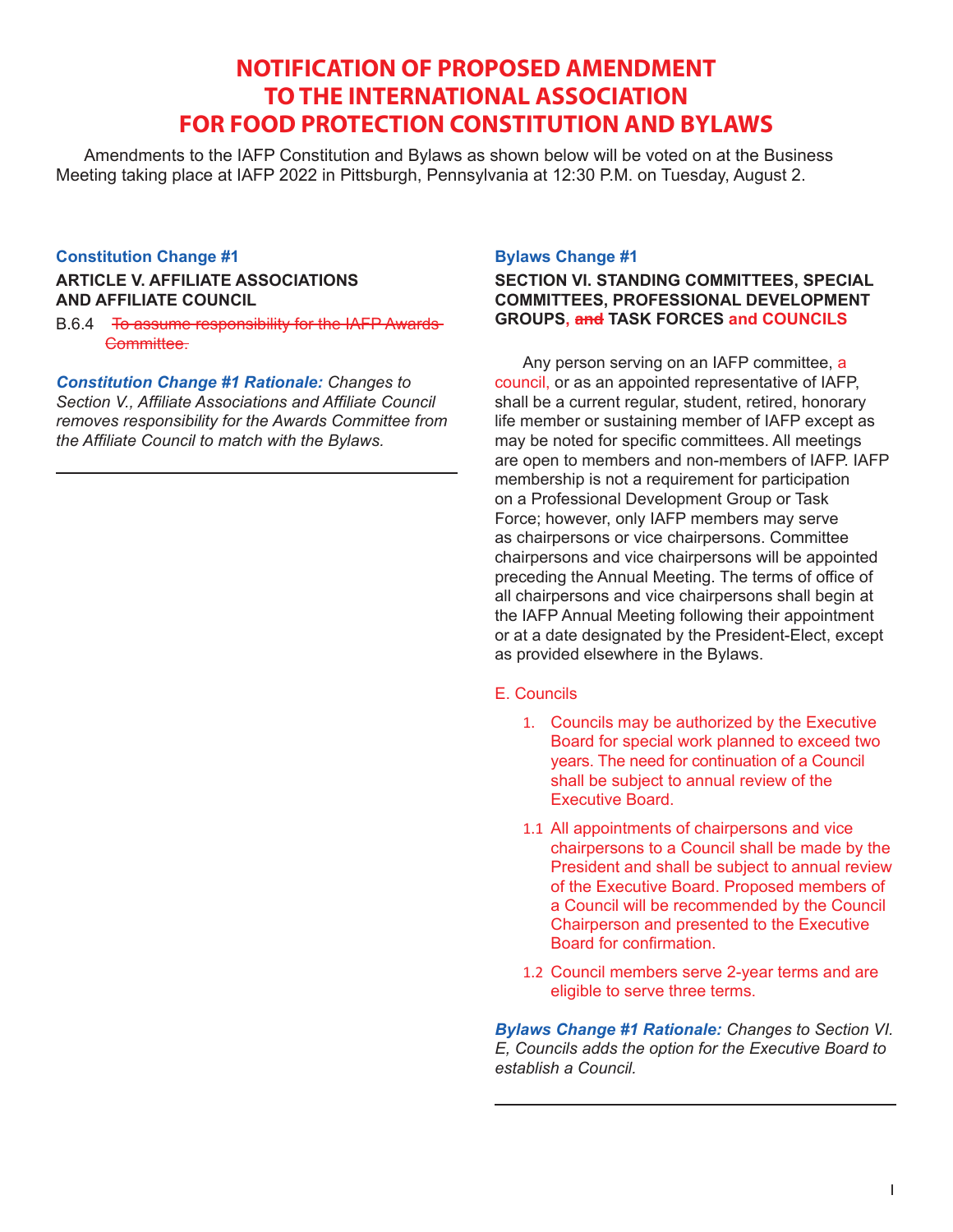## **SECTION VI. STANDING COMMITTEES, SPECIAL COMMITTEES, PROFESSIONAL DEVELOPMENT GROUPS and TASK FORCES**

Any person serving on an IAFP committee, or as an appointed representative of IAFP, shall be a current regular, student, retired, honorary life member or sustaining member of IAFP except as may benoted for specific committees. All meetings are open to members and nonmembers of IAFP. IAFP membership is not a requirement for participation on a Professional Development Group or Task Force; however, only IAFP members may serve as chairpersons or vice chairpersons. Committee chairpersons and vice chairpersons will be appointed preceding the Annual Meeting. The terms of office of all chairpersons and vice chairpersons shall begin at the IAFP Annual Meeting following their appointment or at a date designated by the President-Elect, except as provided elsewhere in the Bylaws.

- B. Special Committees
	- 1. Special Committees provide support services to IAFP on a continuous basis. Special Committees of IAFP shall consist of the following: 3-A Committee on Sanitary Procedures, Awards, Black Pearl Selection, Committee on Control of Foodborne Illness, Constitution and Bylaws, Developing Scientist Awards, Fellows Selection, Foundation, Membership, Nominating, Past Presidents', Tellers, and Webinar.
	- 1.2 Awards Committee

The Awards Committee is under the jurisdiction of the Affiliate Council. The chairperson of the Awards Committee is the Immediate Past Affiliate Council Chairperson.

1.2.1 IAFP Awards:

The Awards Committee is responsible for selecting recipients for IAFP awards, from nominations received by the Executive Director, unless otherwise designated by the Bylaws. Selection guidelines are established and approved by the Executive Board. The following awards are under the purview of the Awards Committee:

**Educator** Food Safety Innovation Harold Barnum Industry **Harry Haverland Citation** International Leadership Maurice Weber Laboratorian **Sanitarian** 

The Awards Committee consists of designated sub-committees responsible for selecting recipients of each of the aboveindividual awards. Each award selection sub-committee consists of three members. The Awards Committee Chairperson

(Immediate Past Affiliate Council Chairperson) will recommend members for 3-year appointments with staggered terms to be confirmed by the Executive Board. In their third year of service, a member is designated to serve as chairperson of theindividual award selection committee.

1.2.2 Affiliate Awards

C.B. Shogren Memorial Other Affiliate Awards as designated by the Affiliate Council Recipients of the C.B. Shogren Memorial and other Affiliate Awards are selected by a committee consisting of the Chairperson and Secretary of the Affiliate Council and the Immediate Past Affiliate Council Chairperson based on information submitted as part of the Affiliate Annual Reports.

The Awards Committee shall consist of a chairperson and a vice chairperson appointed by the President-Elect and confirmed by the Executive Board. Appointments are for a 2-year term. The chairperson shall serve a 2-year term and is normally succeeded by the vice chairperson.

Selection Committees for individual awards will consist of three individuals recommended by the Awards Committee chairperson and appointed by the President-Elect. Appointments shall be for rotating three year terms with the individual serving their third year as the individual award chairperson.

The Awards Committee shall:

- 1.2.1 Periodically review award criteria for completeness making revision suggestions for the Executive Board's review and approval.
- 1.0.2 Review proposals and criteria for new IAFP Awards, providing recommendations for the Executive Board's review and approval.
- 1.0.3 Review all award nominations (except those otherwise assigned elsewhere within these Bylaws; and the Affiliate Awards, which are addressed under the Affiliate Council Operational Guidelines) without bias or favoritism arriving at a consensus selection of the recipient.

*Bylaws Change #2 Rationale: Changes to Section VI. B. 1.2, Awards Committee restructures the Awards Committee to match other Committees and removes individual award names. Affiliate Awards are removed and will now reside in the Affiliate Council Operational Guidelines.*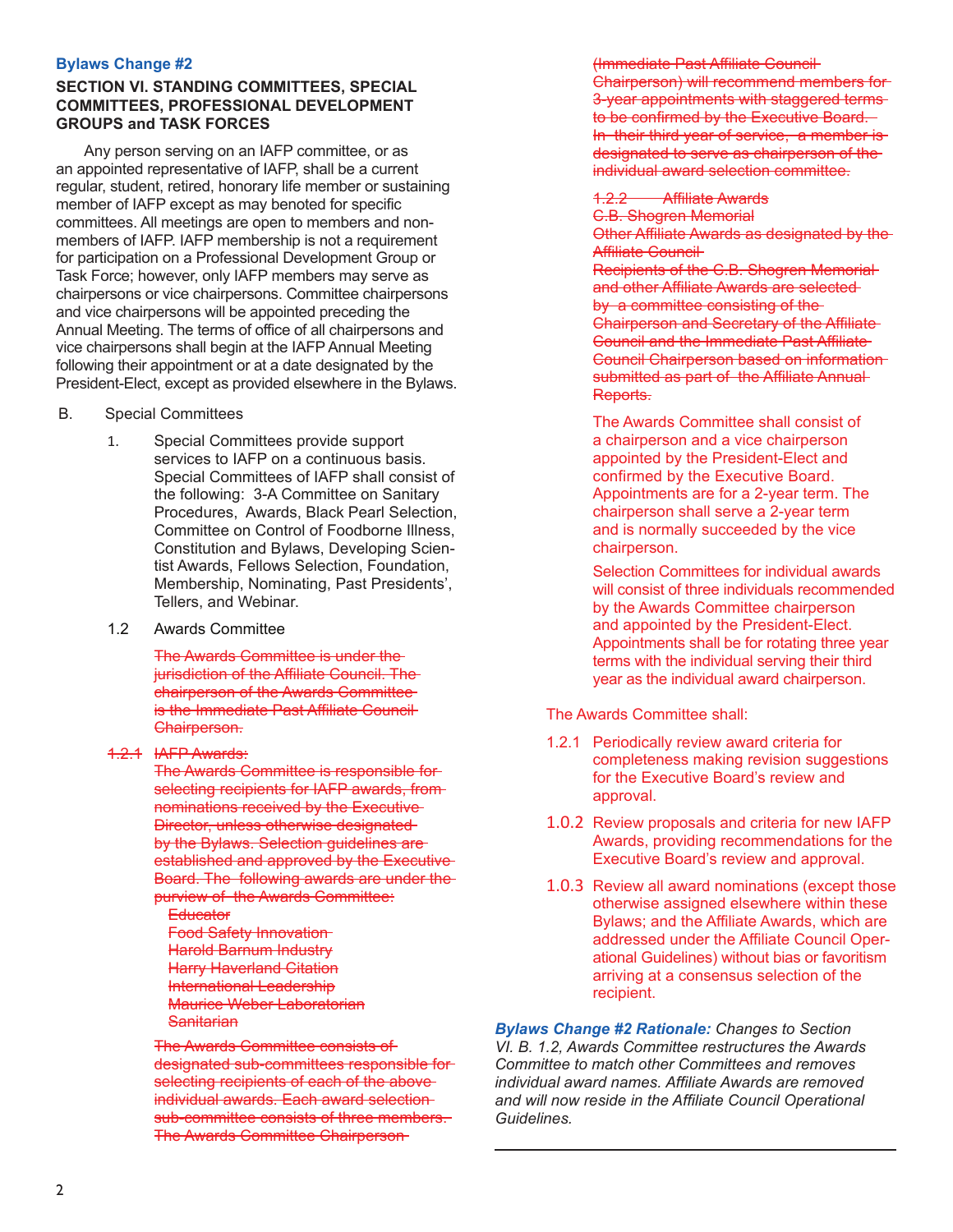## **SECTION VI. STANDING COMMITTEES, SPECIAL COMMITTEES, PROFESSIONAL DEVELOPMENT GROUPS and TASK FORCES**

Any person serving on an IAFP committee, or as an appointed representative of IAFP, shall be a current regular, student, retired, honorary life member or sustaining member of IAFP except as may be noted for specific committees. All meetings are open to members and non-members of IAFP. IAFP membership is not a requirement for participation on a Professional Development Group or Task Force; however, only IAFP members may serve as chairpersons or vice chairpersons. Committee chairpersons and vice chairpersons will be appointed preceding the Annual Meeting. The terms of office of all chairpersons and vice chairpersons shall begin at the IAFP Annual Meeting following their appointment or at a date designated by the President- Elect, except as provided elsewhere in the Bylaws.

- B. Special Committees
	- 1. Special Committees provide support services to IAFP on a continuous basis. Special Committees of IAFP shall consist of the following: 3-A Committee on Sanitary Procedures, Awards, Black Pearl Selection, Committee on Control of Foodborne Illness, Constitution and Bylaws, Developing Scientist Awards, Fellows Selection, Foundation, Membership, Nominating, Past Presidents', Tellers, and Webinar.

1.3 Black Pearl Selection Committee

The Black Pearl Selection Committee shall consist of a chairperson (the immediate Past President), and a minimum of four other individuals recommended by the chairperson to the President-Elect and confirmed by the Executive Board. At least one member of the committee shall have served on the Black Pearl Selection Committee in the preceding year. The Black Pearl Selection Committee selects the recipient of the Black Pearl Award from nominations received by the Executive Director.

*Bylaws Change #3 Rationale: Changes to Section VI. B. 1.3, Black Pearl Selection Committee makes minor revisions to clarify the process.*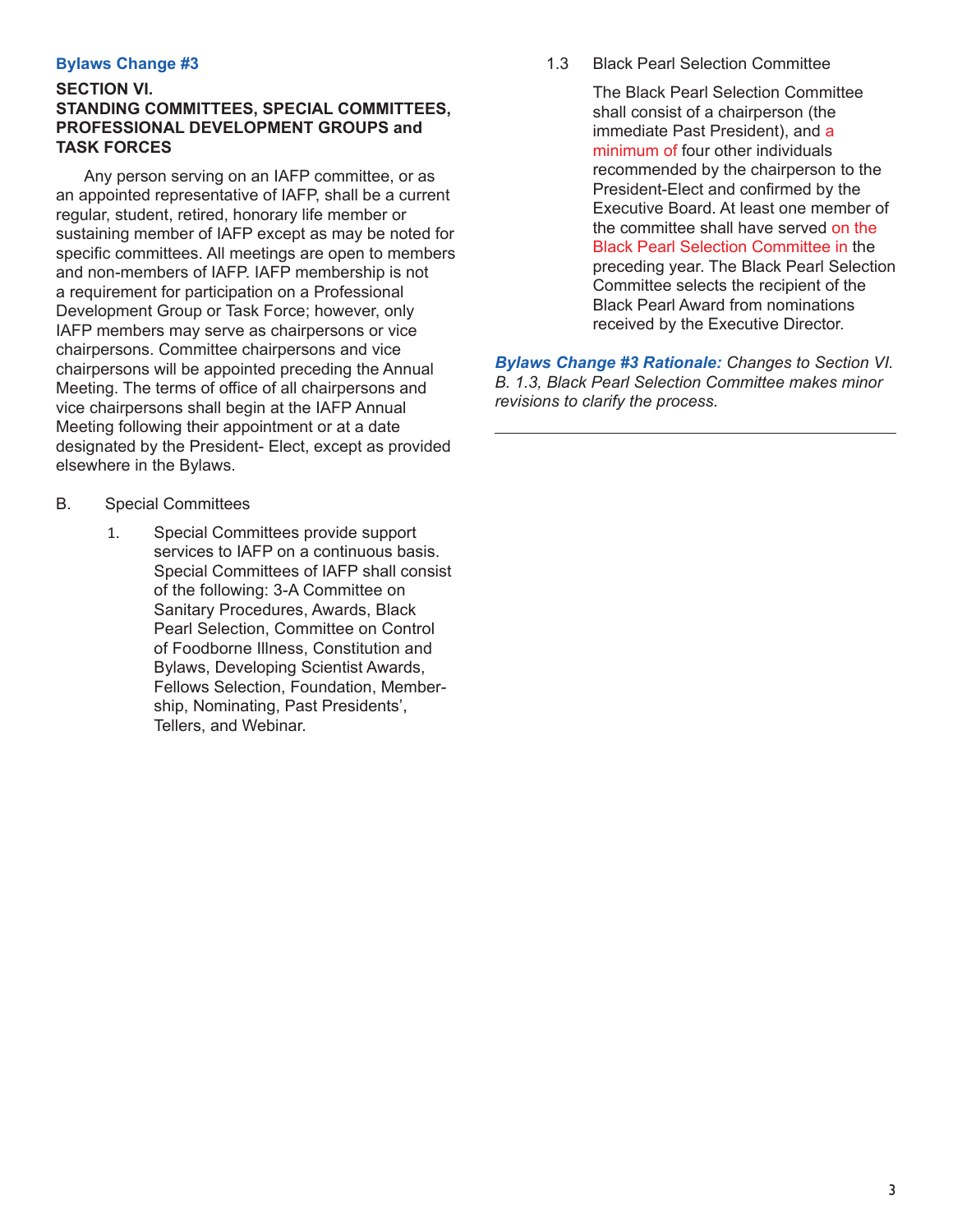## **SECTION VI. STANDING COMMITTEES, SPECIAL COMMITTEES, PROFESSIONAL DEVELOPMENT GROUPS and TASK FORCES**

Any person serving on an IAFP committee, or as an appointed representative of IAFP, shall be a current regular, student, retired, honorary life member or sustaining member of IAFP except as may be noted for specific committees. All meetings are open to members and non-members of IAFP. IAFP membership is not a requirement for participation on a Professional Development Group or Task Force; however, only IAFP members may serve as chairpersons or vice chairpersons. Committee chairpersons and vice chairpersons will be appointed preceding the Annual Meeting. The terms of office of all chairpersons and vice chairpersons shall begin at the IAFP Annual Meeting following their appointment or at a date designated by the President-Elect, except as provided elsewhere in the Bylaws.

- B. Special Committees
	- 1. Special Committees provide support services to IAFP on a continuous basis. Special Committees of IAFP shall consist of the following: 3-A Committee on Sanitary Procedures, Awards, Black Pearl Selection, Committee on Control of Foodborne Illness, Constitution and Bylaws, Developing Scientist Awards, Fellows Selection, Foundation, Membership, Nominating, Past Presidents', Tellers, and Webinar.

1.7 Fellows Selection Committee

The Fellows Selection Committee shall be chaired by the Immediate Past-President

and consist of at least 3 other Fellows recommended by the chairperson to the President-Elect and confirmed by the Executive Board. The Fellows-**Selection Committee solicits nominations** and makes recommendations to the Executive Board for eligible members to be confirmed as Fellows by the Executive Board.

The Fellows Selection Committee shall consist of a chairperson (the immediate Past President), and a minimum of four other individuals recommended by the chairperson to the President-Elect and confirmed by the Executive Board. At least one member of the committee shall have served on the Fellows Selection Committee in the preceding year. The Fellows Selection Committee selects recipients of the Fellows Award from nominations received by the Executive Director.

*Bylaws Change #4 Rationale: Changes to Section VI. B. 1.7, Fellow Selection Committee makes minor revisions to clarify the process and read consistent with the Black Pearl Selection Committee section (Section VI. B.1.3).*